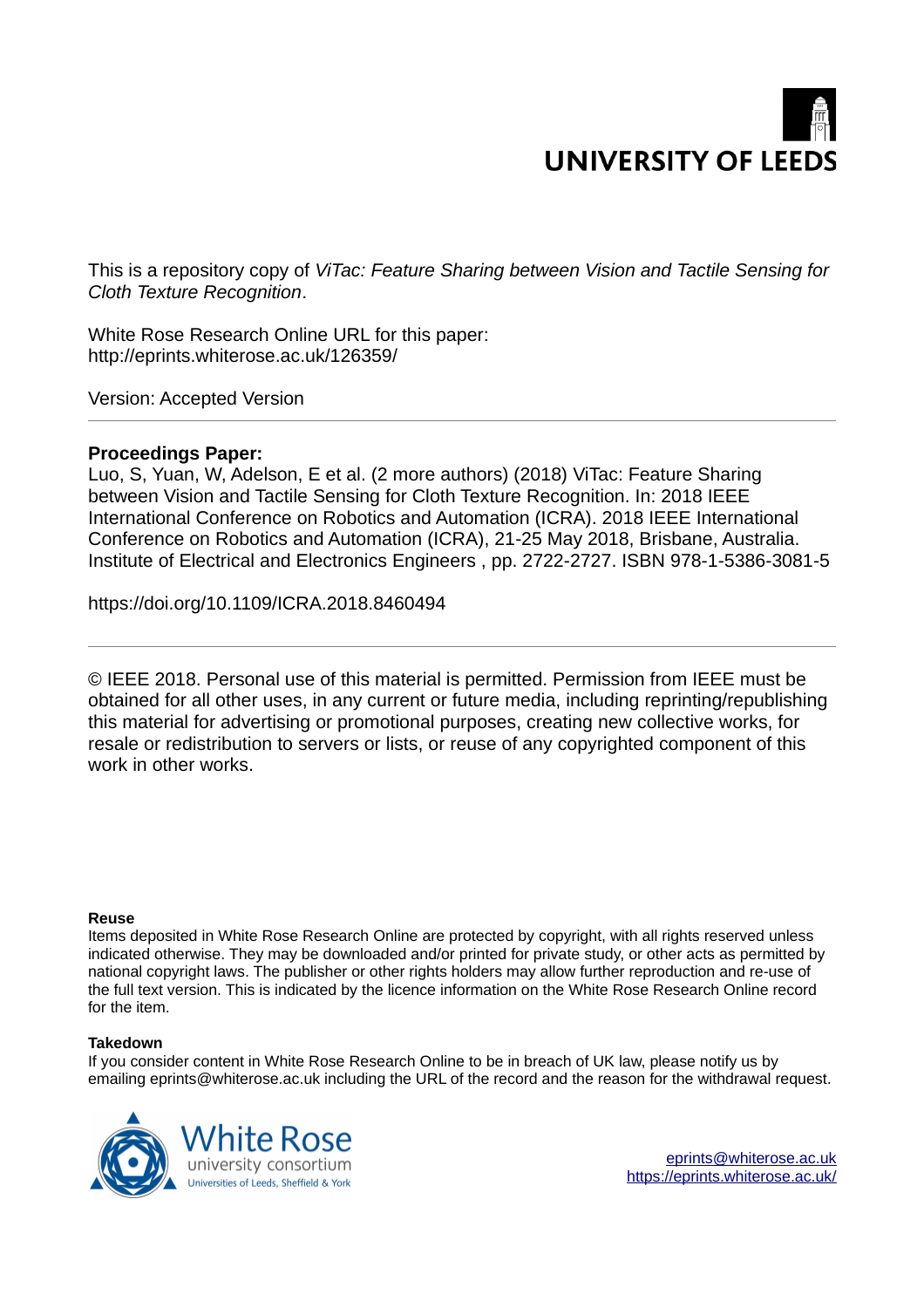# ViTac: Feature Sharing between Vision and Tactile Sensing for Cloth Texture Recognition

Shan Luo<sup>1,2,3,4</sup>, Wenzhen Yuan<sup>1</sup>, Edward Adelson<sup>1</sup>, Anthony G. Cohn<sup>2</sup> and Raul Fuentes<sup>3</sup>

*Abstract*— Vision and touch are two of the important sensing modalities for humans and they offer complementary information for sensing the environment. Robots could also benefit from such multi-modal sensing ability. In this paper, addressing for the first time (to the best of our knowledge) texture recognition from tactile images and vision, we propose a new fusion method named Deep Maximum Covariance Analysis (DMCA) to learn a joint latent space for sharing features through vision and tactile sensing. The features of camera images and tactile data acquired from a GelSight sensor are learned by deep neural networks. But the learned features are of a high dimensionality and are redundant due to the differences between the two sensing modalities, which deteriorates the perception performance. To address this, the learned features are paired using maximum covariance analysis. Results of the algorithm on a newly collected dataset of paired visual and tactile data relating to cloth textures show that a good recognition performance of greater than 90% can be achieved by using the proposed DMCA framework. In addition, we find that the perception performance of either vision or tactile sensing can be improved by employing the shared representation space, compared to learning from unimodal data.

#### I. INTRODUCTION

<span id="page-1-0"></span>Vision and tactile sensing are two of the main sensing modalities to perceive the ambient world for humans. We employ eyes and hands in a coordinated way to fulfill complex tasks such as recognition, exploration and manipulation of objects: vision perceives the appearance, texture and shape of objects at a certain distance whereas touch enables the acquisition of detailed texture, local shape and other haptic properties through physical interactions. In addition, we have experience of "touching to see" and "seeing to feel". Specifically, when we intend to grasp an object, we are likely to glimpse it first with our eyes to "feel" its key features, i.e., shapes and textures, and estimate haptic sensations. Such visual features become unobservable after the object is grasped since vision is occluded by the hand and becomes ineffective. In this case, touch sensation distributed in the hand can assist us to "see" corresponding features. By tracking and sharing these clues through vision and tactile sensing, we can "see" or "feel" the object better.

Research conducted in neuroscience and psychophysics has investigated sharing between vision and tactile sensing [1]. Visual imagery has been discovered to be involved in the tactile discrimination of orientation in normally sighted

<sup>3</sup>School of Civil Engineering, University of Leeds, Leeds LS2 9JT, UK.



Fig. 1: (a) The GelSight tactile sensor [5]. (b) GelSight data is collected by pressing the sensor on clothes. (c) The GelSight image with markers (block dots) captured when no object in contact with the sensor. (d) The GelSight image collected when the coated membrane is deformed by the cloth texture.

<span id="page-1-1"></span>humans [2]. The human brain also employs shared models of objects across multiple sensory modalities such as vision and tactile sensing so that knowledge can be transferred from one to another [3]. This sharing of information is especially useful when one sense cannot be used. For instance, it has been found that humans rely more on touch when the texture has small details that are difficult to see [4].

Inspired by the synthesis of vision and tactile sensing in humans, we apply the representation sharing across the two modalities in the artificial perception. There are differences between vision and tactile sensing. For vision, the field of view (FoV) is large and global; there are factors that can affect visual perception, e.g., scaling, rotation, translation, color variance and illumination.In contrast, for tactile sensing, the FoV is small and local as direct sensor-object interactions need to be made; the influence of scaling is shielded as the real dimension and shape of the object interacted with can be mapped to the tactile sensor directly, whereas the impact of rotation and translation remains. In addition, the different impressions of object shapes caused by forces of various magnitudes and directions resemble the variety of light and illumination conditions in vision. How to learn a joint latent space for sharing features through

<sup>&</sup>lt;sup>1</sup>Computer Science and Artificial Intelligence Laboratory, Massachusetts Institute of Technology, 32 Vassar St, Cambridge, MA 02139, USA.

<sup>&</sup>lt;sup>2</sup>School of Computing, University of Leeds, Leeds, Leeds LS2 9JT, UK.

<sup>4</sup>Department of Computer Science, University of Liverpool, Liverpool L69 3BX, UK.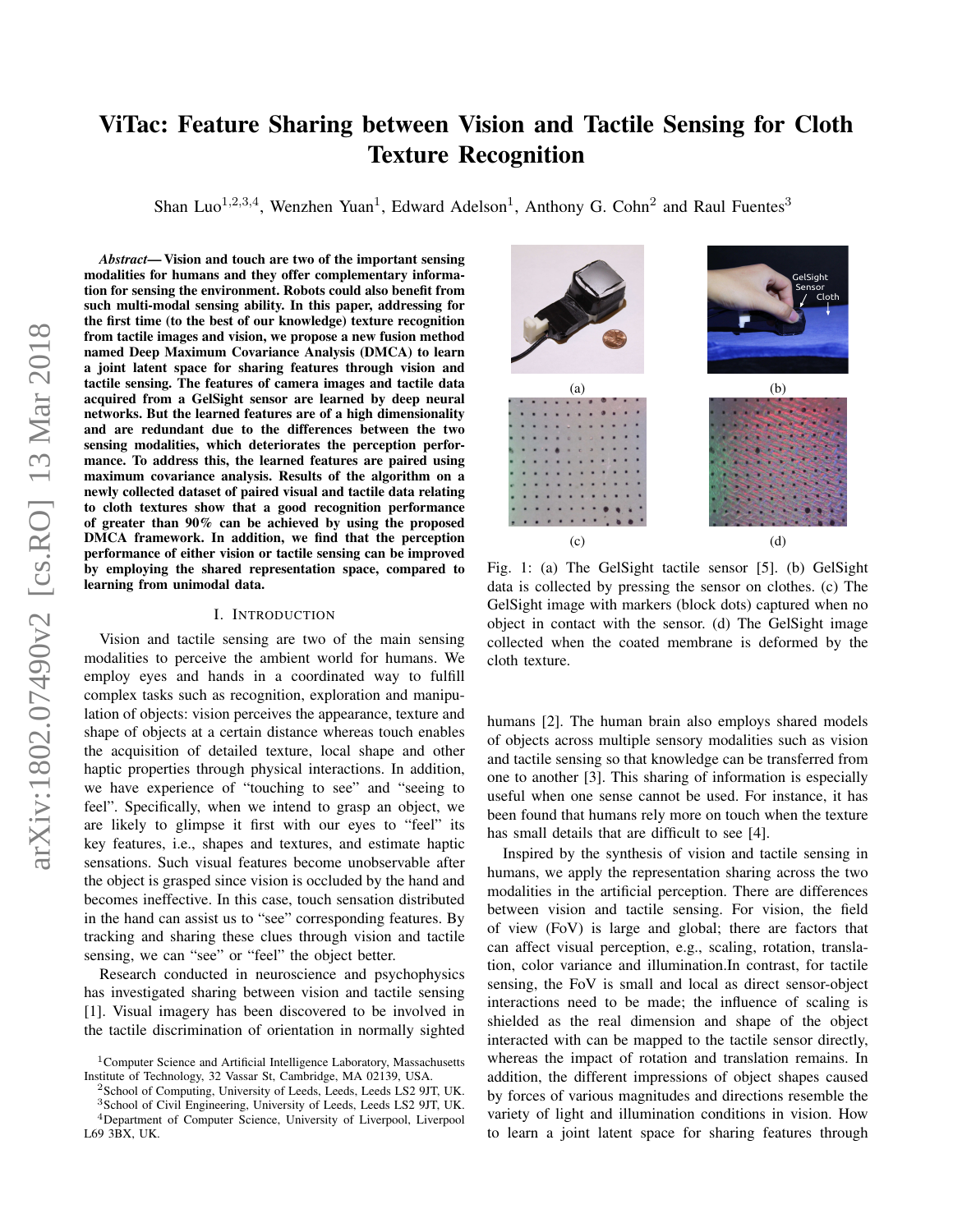vision and tactile sensing while eliminating or mitigating the differences between these two modalities is the key issue we will investigate in this paper.

<span id="page-2-0"></span>We take cloth texture recognition as the test arena for our algorithms as it is a perfect scenario for sharing features through vision and tactile sensing: the tactile sensing can perceive very detailed texture such as yarn distribution pattern in the cloth whereas vision can capture similar texture pattern (though sometimes is quite blurry). There are also factors that only exist in one modality that may deteriorate the recognition performance. For instance, color variance of cloth is present in vision but is not demonstrated in tactile sensing. We aim to extract the shared information of both modalities while eliminating these factors.

In this paper, we propose a novel deep fusion framework based on deep neural networks and maximum covariance analysis to learn a joint latent space of vision and tactile sensing. We also introduce a newly collected dataset of paired visual and tactile data. The rest of paper is organized as follows: related work is reviewed in Section  $II$ ; the tactile sensor GelSight is introduced in Section [III;](#page-1-1) the new dataset combining vision and tactile data is presented in Section [IV;](#page-2-0) the proposed framework is illustrated in Section [V;](#page-2-1) experimental results are presented in Section [VI;](#page-3-0) conclusions and future work are described in Section [VII.](#page-5-0)

#### II. RELATED WORKS

#### *A. Fusion of vision and tactile sensing*

<span id="page-2-1"></span>With attempts dated back to the 1980's [6], tactile sensing has been acting a supporting role for vision in most previous works due to the low resolution of tactile sensors [7]–[9]. By using the tactile device to confirm the object-sensor contact, in [10] visual features are extracted first to form an initial hypothesis of object shapes and tactile measurements are then used to refine the object model. Hand-designed features can also be extracted from tactile data to form a feature set with visual features. In [11], image moments of tactile data (both 2D and 3D) are utilized together with vision and action features to create a feature set to facilitate grasping tasks. In [12], to identify the content in a container by grasping, the general container deformation is observed by vision and the pressure distributions around the contact regions are captured by tactile sensors. The knowledge embedded in vision and tactile sensing can also be transferred from one to the other, for instance, in [13] vision and tactile samples are paired to classify materials. In more recent works [14] and [15], deep neural networks are used to extract adjectives/features from both vision and haptic data. Differently from the prior works using low-resolution tactile sensors (for instance a Weiss tactile sensor of  $14\times6$  taxels used in [16], [17]), we use a high-resolution GelSight sensor of  $(320 \times 240)$  to capture more detailed textures. The GelSight sensor is also used in [18] to fuse vision and touch data where the goal is rather to reconstruct a point cloud representation and there is no learning of the key features of the two modalities.

#### *B. Multi-modal deep learning*

This work is broadly inspired by the emerging efforts put into learning latent features from multiple modalities. Many works have attempted to investigate the cross-modal relations between vision and sound (especially speeches) modalities [19]. One interesting example is [20] where sounds are produced from image sequences. The correlations between other modalities can also be learned from the features using deep neural networks, for example, matching images and caption texts [21], and inferring mechanical properties of fabrics from depth and touch data [22]. In this work, we leverage the natural synthesis of vision and tactile sensing to learn deep shared representations of these two modalities.

#### *C. Surface texture recognition*

Most previous works on texture recognition employ data from either vision or tactile sensing only. The most popular hand-crafted features for texture recognition are based on Local Binary Pattern (LBP) descriptors that have been applied in either visual [23] or tactile [24] texture recognition. In tactile sensing, it is common to move a high-frequency dynamic sensor across an object surface: by sensing the friction arising from the contact, the surface textures can be recognized [25]. In such works, single-point contact sensors, e.g., whisker-like sensors, are commonly used. In this paper, a high-resolution GelSight sensor is held stationary to press on the texture, which is a much harder problem than the standard texture recognition approaches using a dynamic contact sensor. Furthermore, to the best of the authors' knowledge, this is the first work to explore both tactile images and vision data for texture recognition.

#### III. GELSIGHT TOUCH SENSOR

<span id="page-2-2"></span>The GelSight tactile sensor used in this paper is a highresolution tactile sensor that can capture the surface geometry and texture of interacted objects. It consists of a camera at the bottom and a piece of elastometric gel coated with a reflective membrane on the top, as shown in the Fig. [1a.](#page-0-0) The elastomer deforms to take the surface geometry and texture of the objects that it interacts with. The deformation is then recorded by the camera under illumination from LEDs of R, G, B colors that project from various directions through light guiding plates towards the membrane. In this manner, a 3-dimensional height map of the touched surface can then be reconstructed with a photometric stereo algorithm [5].

<span id="page-2-3"></span>To make the transparent elastomer sensitive to the contact, after trials, the elastomer made of the silicone rubber XP-565 from Silicones, Inc., with the neo-Hookean coefficient  $\mu$ of 0.145MPa, is found most suitable for the task. We use a webcam of  $960 \times 720$  and implement the surface topography recovery system on a Matlab platform with the webcam running at over 10 Hz. On the elastomer membrane there are some specially designed markers (square with side length 0.40mm) that can improve the tactile spatial acuity [26]. The sensor is made with inexpensive materials and can give high spatial resolution. In addition, the sensor is not affected by the optical characteristics of the materials being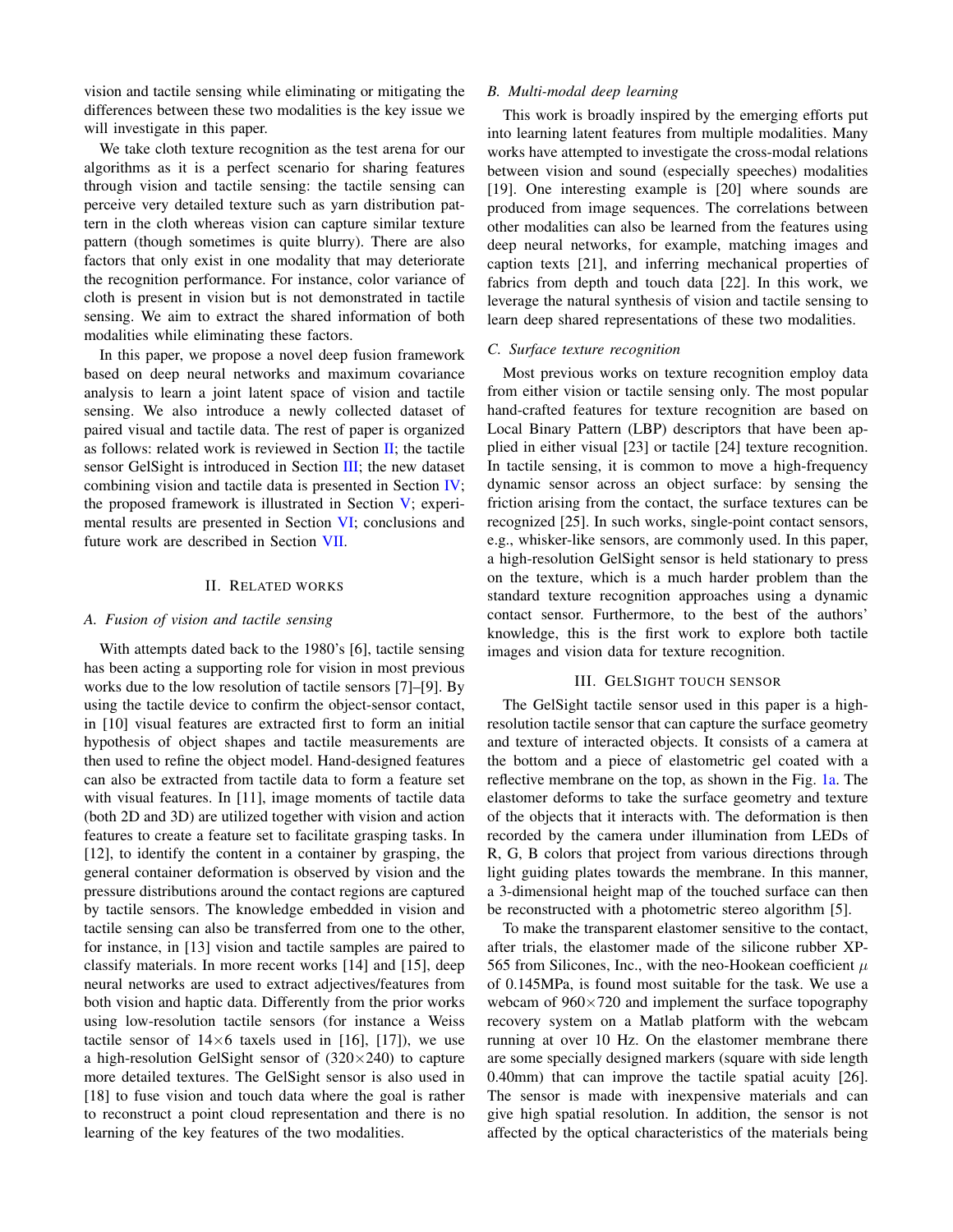<span id="page-3-1"></span>measured like visual cameras, which allows the capture of a wide range of material surfaces. Furthermore, the use of compliant elastomer gel allows the measurement of rich physical properties of objects interacted with.

#### IV. VITAC CLOTH DATASET

<span id="page-3-2"></span>We have built a clothing dataset of 100 pieces of everyday clothing of both visual and tactile data, which we call the *ViTac Cloth dataset*. The clothing are of various types and are made of a variety of fabrics with different textures. In contrast to available datasets with only either visual images [23] or tactile readings [24] of surface textures, the data of two modalities, i.e., vision and touch, was collected while the cloth was lying flat. The color images were first taken by a Canon T2i SLR camera, keeping its image plane approximately parallel to the cloth with different in-plane rotations for a total of ten images per cloth. As a result, there are 1,000 digital camera images in the ViTac dataset. The tactile data was collected by a GelSight sensor. As illustrated in Fig. [1b,](#page-0-0) a human holds the GelSight sensor and presses it on the cloth surface in the normal direction. In Fig. [1c,](#page-0-0) a GelSight image with markers is shown as the sensor appears in a non-contact state. As the sensor presses the cloth, a sequence of GelSight images of the cloth texture is captured, as shown in Fig. [1d.](#page-0-0) On average each cloth was contacted by the sensor for around 30 times and the number of GelSight readings in each sequence range from 25 to 36. In total 96,536 GelSight images were collected. All the data is based on the shell fabric of the cloth; any hard ornaments on the clothes were precluded from appearing in the view of GelSight or digital camera. Examples of digital camera images and GelSight data are shown in Fig. [2.](#page-3-1)

#### V. DEEP MAXIMUM COVARIANCE ANALYSIS

In this section, we introduce the framework of Deep Maximum Covariance Analysis (DMCA) to match the weaklypaired vision and tactile data. As illustrated in Fig. [3,](#page-3-2) DMCA first computes representations of the two modalities by passing them through separate multiple stacked layers of a nonlinear transformation and then learns a joint latent space for two modalities such that the covariance between two representations as high as possible.

<span id="page-3-3"></span>Let  $X = (x_1, ..., x_n) \subset \mathbb{R}^{d \times n}$  and  $X' = (x'_1, ..., x'_{n'}) \subset$  $\mathbb{R}^{d' \times n'}$  be the data sets from two sensing modalities, i.e., camera images and GelSight data, respectively. We aim to obtain the functions  $f$  and  $f'$  to map both  $\overline{X}$  and  $\overline{X}'$  to a shared space  $\mathbb{R}^q$ . In this multimodal setting, unimodal methods can still be used by just processing each data domain independently such as Principal Component Analysis (PCA). However, the functions  $\overrightarrow{f}$  and  $\overrightarrow{f}'$  can depend on both modalities, therefore, better representations of the information can be retained by finding the dependencies between different modalities than those methods using only unimodal information. There are several methods that can be applied for learning the shared representations of multiple modalities. One typical example is Canonical Correlation Analysis (CCA) that has been used not only for shallowly

learned features but also in the context of deep learning [21]. But CCA is a distinctive method that constructs lowerdimensional representations suitable for a specific task. It orients the learned features to be projected in a space that discards the information not relevant to this task. In this manner, it can achieve a high performance in one task whereas cannot perform well in another. For this reason, we choose the generative dimensionality reduction method MCA to find lower-dimensional representations of the multimodal data that are appropriate for various tasks. MCA, also known as singular value decomposition (SVD) analysis, constructs a covariance matrix between two datasets and then performs a SVD of the resulting matrix. It is a useful statistical technique for extracting coupled modes of variability between data from two modalities.

Before applying MCA, we learn representations for the two modalities separately to better represent the data from each modality. We feed the camera and GelSight images into two neural networks respectively, as shown in Fig. [3.](#page-3-2) In this work, the GelSight data is fed into the networks as separate images. In [15], a ConvNet is built to predict the tactile information during poking given an image of the object and the pretrained CNNs have been used. Following this work, we initialize by pre-training the AlexNet architecture [27] and transfer the learned weights for each part of the network. The learned hidden representations from the output of the FC8 layer  $H \subset \mathbb{R}^{D \times n}$  and  $H' \subset \mathbb{R}^{D' \times n'}$  are fed into the MCA layer, where  $D$  and  $D'$  are the dimensions of the hidden representations in the two modalities respectively.

<span id="page-3-0"></span>Given two fully paired representation  $H$  and  $H'$ , i.e., there is a pairing between each  $h_i$  and  $h'_i$ . MCA seeks pairs of linear projections  $W$ ,  $W'$  that maximise the covariance of the two views:

$$
(W^*, W'^*) = \underset{W,W'}{\operatorname{argmax}} \operatorname{cov}(W^T H, W'^T H')
$$
  
= 
$$
\underset{W,W'}{\operatorname{argmax}} \operatorname{tr}[W^T H H'^T W']
$$
 (1)

As mentioned, MCA is a good method for multimodal dimensionality reduction, but it requires fully paired data that is not the case in many applications. For example, in our situation, the visual and GelSight images cannot be fully paired as they are collected in different phases. As tactile data is attained, the camera vision will be obstructed by the GelSight sensor and the state of the cloth will be changed due to the GelSight sensor-cloth interaction. Therefore the data from the two modalities cannot be fully paired. To solve this kind of weakly paired situation, we employ a variant of MCA proposed in [13]. Similar to Eq. [1,](#page-2-2) we perform multimodal dimensionality reduction by solving a SVD problem with projection matrices W and W' and also a  $n \times n'$  pairing matrix  $\Pi$  to pair instances from both modalities:

$$
(W^*, W'^*, \Pi) = \underset{W, W', \Pi}{\text{argmax}} \, \text{tr}[W^T H \Pi H'^T W'] \qquad (2)
$$

<span id="page-3-4"></span>Here,  $\Pi \in \{0,1\}^{n \times n'}$ , i.e., the elements of  $\Pi$  are either 1 or 0. If  $\Pi_{i,j} = 1$ , it implies a pairing between the *i*th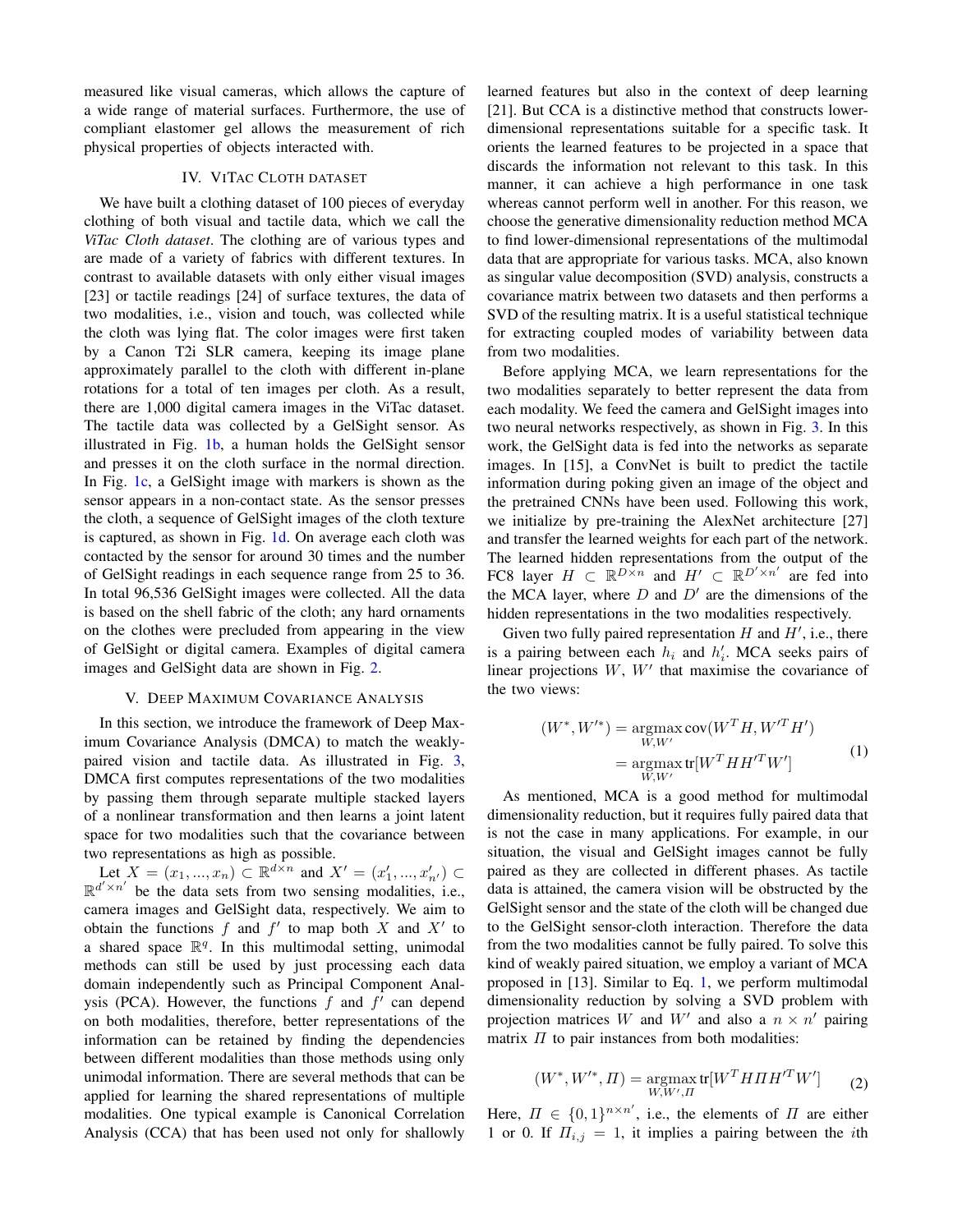<span id="page-4-1"></span><span id="page-4-0"></span>

Fig. 2: Example camera images (top row) and corresponding GelSight images (bottom row) from the ViTac Cloth dataset. To make the textures visually distinguishable, the images shown here are enlarged parts of raw camera/GelSight images.



Fig. 3: Architecture of the proposed network. The camera and GelSight images are fed into two separate networks and the learned features from the two pipelines are used to achieve a joint latent space using a MCA block.

vision sample and the jth tactile sample. Each sample is only paired to at most one sample in the other modality, i.e.,  $\sum_{i=1}^{n} \prod_{i,j} \le 1$  for all  $j = 1, ..., n'$  and  $\sum_{i=1}^{n'} \prod_{i,j} \le 1$  for all  $i = 1, ..., n$ . In this manner, the strong pairings between individual samples in a weakly paired group can be inferred.

As [\(2\)](#page-2-3) requires both continuous optimization for W and  $W'$ , and combinatoric optimization for  $\Pi$ , therefore, there is no single closed-form solution to this optimization. To solve this problem, alternating maximization is applied. First, assumed that  $\Pi$  is known, SVD can be performed as in [\(1\)](#page-2-2):

$$
(W^*, W'^*) = \underset{W, W'}{\text{argmax}} \, \text{tr}[W^T H \Pi H'^T W'] \tag{3}
$$

Second, assuming that  $W$  and  $W'$  are known, i.e.,

$$
\Pi^* = \underset{\Pi}{\operatorname{argmax}} \operatorname{tr}[W^T H \Pi H'^T W'] \tag{4}
$$

This corresponds to a linear assignment problem and can be solved using the Jonker-Volgenant algorithm that needs expensive computations, especially for the singular value decompositions. In the application of learning shared representations of vision and tactile sensing, the dimension of learned features required to encode the rich information in camera and GelSight images is in the order of  $10^3$ , for example, we have  $D = 4,096$  for the hidden representations of camera images. To make DWCA practically applicable to our application, we implement both the feature learning and MCA phases on a GPU with the CUBLAS and CUSOLVER libraries distributed as part of NVIDIA's CUDA Program-ming Toolkit<sup>[1](#page-3-3)</sup> to compute linear algebra subroutines.

#### VI. EXPERIMENTS AND ANALYSIS

We evaluate the proposed DMCA method on cloth texture recognition using tactile and vision data in the ViTac Cloth dataset. We first perform the standard unimodal classification using training and test data of the same single modality. Then we examine the cross-modal classification performance, i.e., training a model based on one sensing modality while apply the model on data of the other modality. This is based on the assumption that visually similar textures are more likely to have similar tactile texture, and vice versa. Lastly, we consider a shared representation learning setting, which is to learn a shared representation of both modalities that is used to recognize textures with single modality in the test phase.

The data in the two modalities in the ViTac Cloth dataset is split into two parts of a 9:1 ratio for training and test data. As stated earlier, the GelSight data and camera images cannot be fully paired, therefore, we use the weak pairing information of which cloth surface the data is recorded from. For each camera image or GelSight reading, we resize the image to  $256 \times 256$  first and then extract the center part of image  $227 \times 227$  as the input of the neural networks. To measure the performance of the proposed DMCA method, we use the standard multi-class accuracy as our performance metric. We implement our code in Keras with a Theano backend<sup>[2](#page-3-4)</sup>.

#### *A. Unimodal cloth texture recognition*

We first perform the classic unimodal recognition task using data of each single modality. Following [15], we finetune the AlexNet model and replace the last layer with

<sup>1</sup>https://developer.nvidia.com/cuda-toolkit/

<sup>2</sup>http://deeplearning.net/software/theano/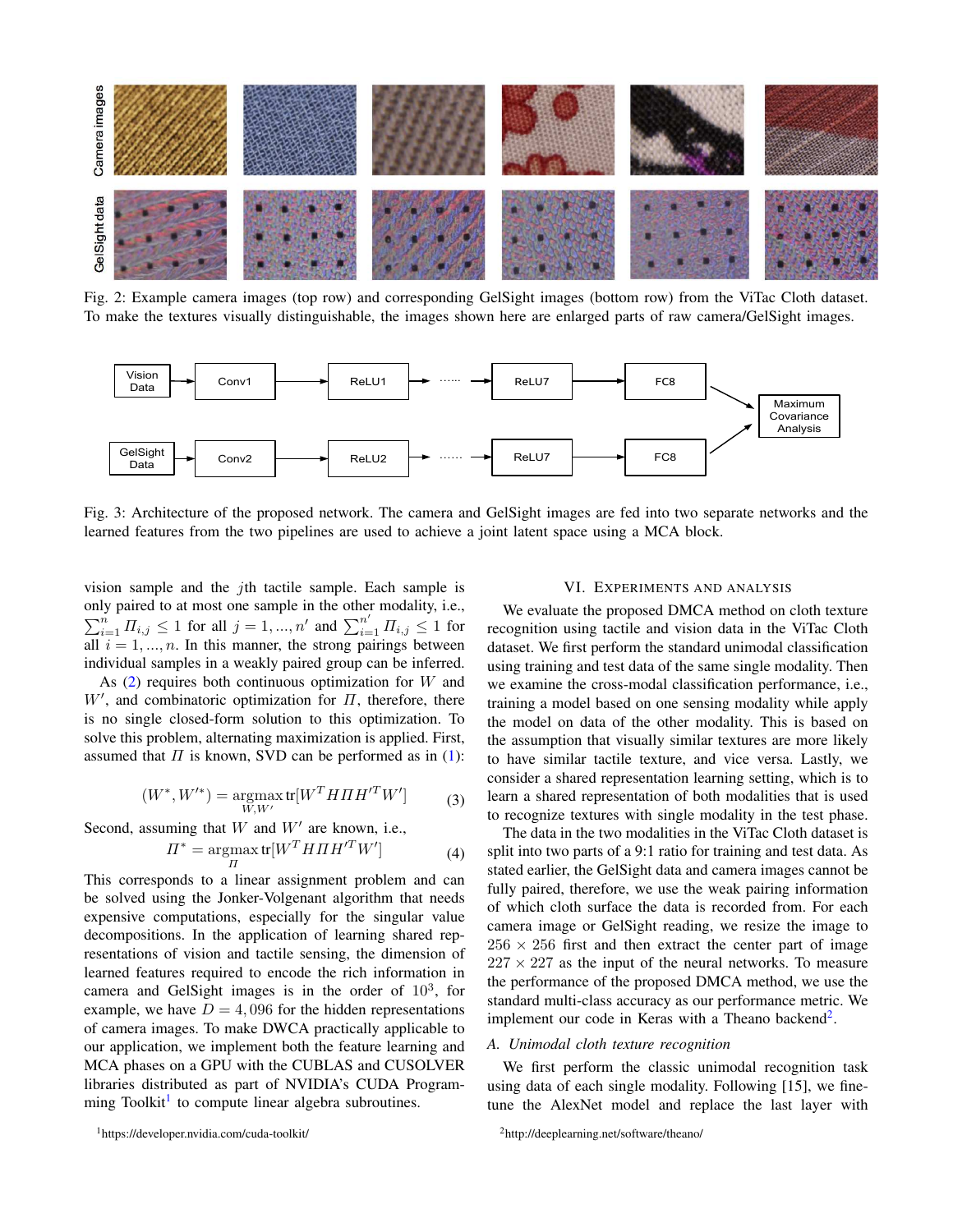<span id="page-5-1"></span>TABLE I: Texture recognition using unimodal modalities and cross modalities of vision and tactile sensing

| Training data | Test data | Recognition accuracy |
|---------------|-----------|----------------------|
| Vision        | Vision    | 85.9%                |
| Tactile       | Tactile   | 83.4%                |
| Vision        | Tactile   | 16.7%                |
| Tactile       | Vision    | 14.8%                |

a fully connected layer of 100 outputs, where 100 is the number of texture classes. We use cross-validation to deal with over-fitting, with a learning rate of 0.001, batch size of 128 and 20 epochs used, and the rest of the experiments follow the same configuration. When we use the data from the GelSight sensor for both training and test set, an accuracy of 83.4% can be achieved for the cloth texture recognition. And when we take the data from the digital camera for both training and test set, an accuracy of 85.9% can be obtained. This shows that the feature representations learned by deep networks enable texture recognition with either modality alone. However, especially for robotics, training data of a particlar modality is not always easy to obtain. For instance, due to limited options of off-the-shelf high-resolution tactile sensors and the high cost of sensor development, tactile data for objects is neither commonly available nor easy to collect; also, detailed textures of objects are not always easy to access by digital cameras either. To this end, next we explore the cross-modal cloth texture recognition to train a model using one sensing modality while applying the model on data from the other modality.

#### <span id="page-5-0"></span>*B. Cross-modal cloth texture recognition*

It is possible to recognize cloth textures using data of one modality with the model trained on the other because both GelSight and camera data are presented as image arrays and cloth textures appear to be of similar patterns in both as shown in Fig. [2,](#page-3-1) which is similar to the case when humans see/feel cloth textures. The recognition results of unimodal and cross-modal cloth texture recognition are listed and compared in Table [I.](#page-4-0) Perhaps surprisingly, the cross-modal cloth texture recognition performs much worse than the unimodal cases. When we evaluate the test data from GelSight sensor using the model trained on vision data, an accuracy of only 16.7% is achieved. It is even worse when we evaluate the test data from the digital camera using the model trained on GelSight data, only an accuracy of 14.8% is obtained. The probable reasons are factors that make the same cloth pattern appear different in the two modalities. In camera vision, scaling, rotation, translation, color variance and illumination are present. For tactile sensing, impressions of cloth patterns change due to different forces applied to the sensor while pressing. These differences mean that the learned features from one modality may not be appropriate for the other. To extract correlated features between vision and tactile sensing and preserve these features for cloth texture recognition while mitigating the differences between two modalities, we explore the proposed DMCA method to achieve a shared representation of textures for both modalities.



Fig. 4: Cloth texture discrimination accuracy with GelSight test data for the different numbers of shared space dimensions, by applying DMCA to bimodal data.

#### *C. Shared representation learning for cloth recognition*

In the experiments, we assume that both camera and Gel-Sight data are present during the model learning phase, but only GelSight or camera data is used in the later application to new data. The setting can help us to find whether DMCA can acquire low dimensional representations that demonstrate better information embedded in the bimodal data than those learned from unimodal data.

We first investigate how the cloth texture classes are classified when only GelSight data is present. As shown in Fig. [4,](#page-4-1) the classification performance of DMCA improves as the output dimension becomes larger. As the output dimension continues to increase, the accuracy of DMCA tends to level off and can achieve a classification accuracy of around 90%. The results show that in DMCA complementary features can be learned from vision to help the tactile modality discriminate the cloth textures. This is valuable for applying the shared representations in the tactile texture discrimination. As tactile data of different objects is not easy to collect due to the high cost of sensor development and time consuming data collection process, it is feasible to add vision data to form a multimodal shared representation with tactile modality so that we can reduce the efforts to collect large volumes of tactile data.

We then look into how the cloth classes can be classified when only camera images are available. As shown in Fig. [5,](#page-5-1) a similar performance can be observed for DMCA. The classification performance of DMCA enjoys a dramatic increase as the output dimension increases, and then levels off above dimension20, achievingj a classification accuracy of 92.6%. The results demonstrate that in DMCA complementary features can also be learned from tactile modality to help vision discriminate cloth textures.

Overall, the results show that the proposed DMCA learning scheme performs well on the application of tactile-vision